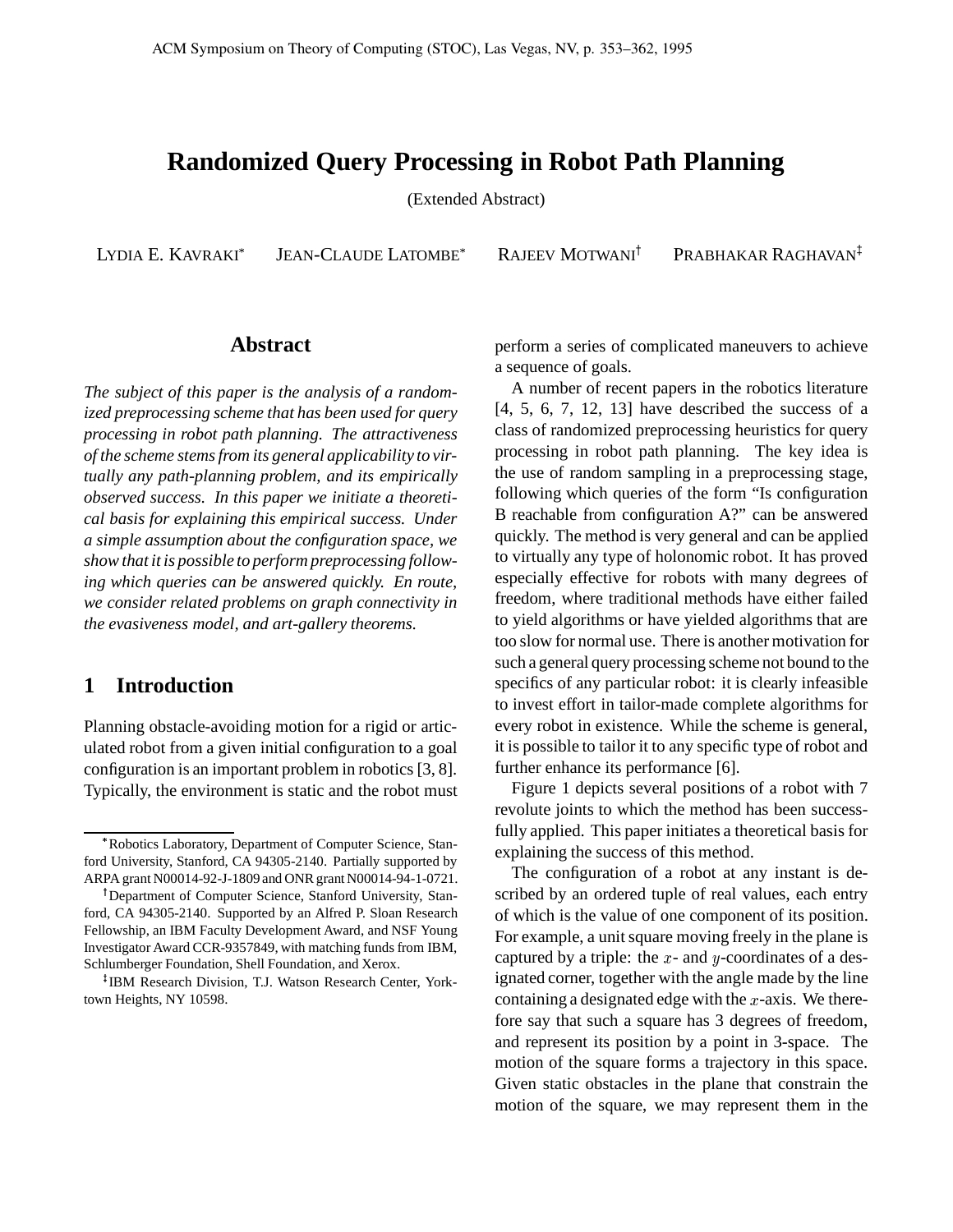

Figure 1: Several configurations of a robot arm with a fixed base. This arm has 7 revolute joints, and must maneuver through gaps in two walls. (a) a planar arm with 7 revolute joints, (b) and (c) two different configurations of the *arm, and (d) a path followed by the arm when it moves between configurations (b) and (c).*

space as a set of forbidden regions that must never be entered by the motion trajectory. The 3-dimensional space representing the position of the square together with these forbidden regions is known as the *configuration space* for this setting. Such a configuration space can be defined for any motion planning problem and, together with a cost measure and possible constraints on the shapes of trajectories, defines the problem completely. For instance, the position of the arm in Figure 1 may be represented in a space with 7 dimensions, with each dimension corresponding to the angular position of one of the revolute joints. Figure 1 (a) depicts the 7 angles giving rise to the seven degrees of freedom. Figure 1 (b) and 1 (c) depict the start and finish configurations, while Figure 1 (d) depicts a sequence of configurations found by the algorithm for going from the start configuration to the finish configuration. We refer to the subset of the configuration space that is *not* forbidden as the *free space*; it may consist of more than one connected component.

More generally, we assume here that the configuration space is the cube  $[0,1]^d$ , where d is the number of degrees of freedom for the robot. (Our definitions and results can be extended to cases where one or more dimensions of the configuration space — say the angular

position of a joint of an arm — can "wrap around", but for simplicity we assume  $[0, 1]^d$  here.) For the purposes of this abstract, we also assume that the space is *reflexive:* if a point  $p_1$  in free space is reachable from  $p_2$ , then  $p_2$  is reachable from  $p_1$ . Non-reflexive spaces arise, for instance, when there are moving obstacles so that time becomes one dimension, or if the robot has asymmetric motion capabilities such as when only forward motion is permitted.

A key ingredient of the method is a fast *simple planner* that, given two points  $p_1$  and  $p_2$  in the configuration space, tries to connect them using a fast but simple strategy. For example, one simple plannerthat has been used for this purpose [6, 7] checks whether the line segment between  $p_1$  and  $p_2$  lies entirely in free space; if not, it reports failure (even though a more complicated path might exist). This is usually implemented by a walk along the line segment (suitably discretized), checking whether each of these discrete points is in free space. In addition we assume that we have access to a *complex planner* that is expensive to run, but is error-free in that it discovers a path between  $p_1$  and  $p_2$  whenever one exists, and reports failure when there is none. One example of such a complex planner for general configuration spaces is due to Barraquand and Latombe [1].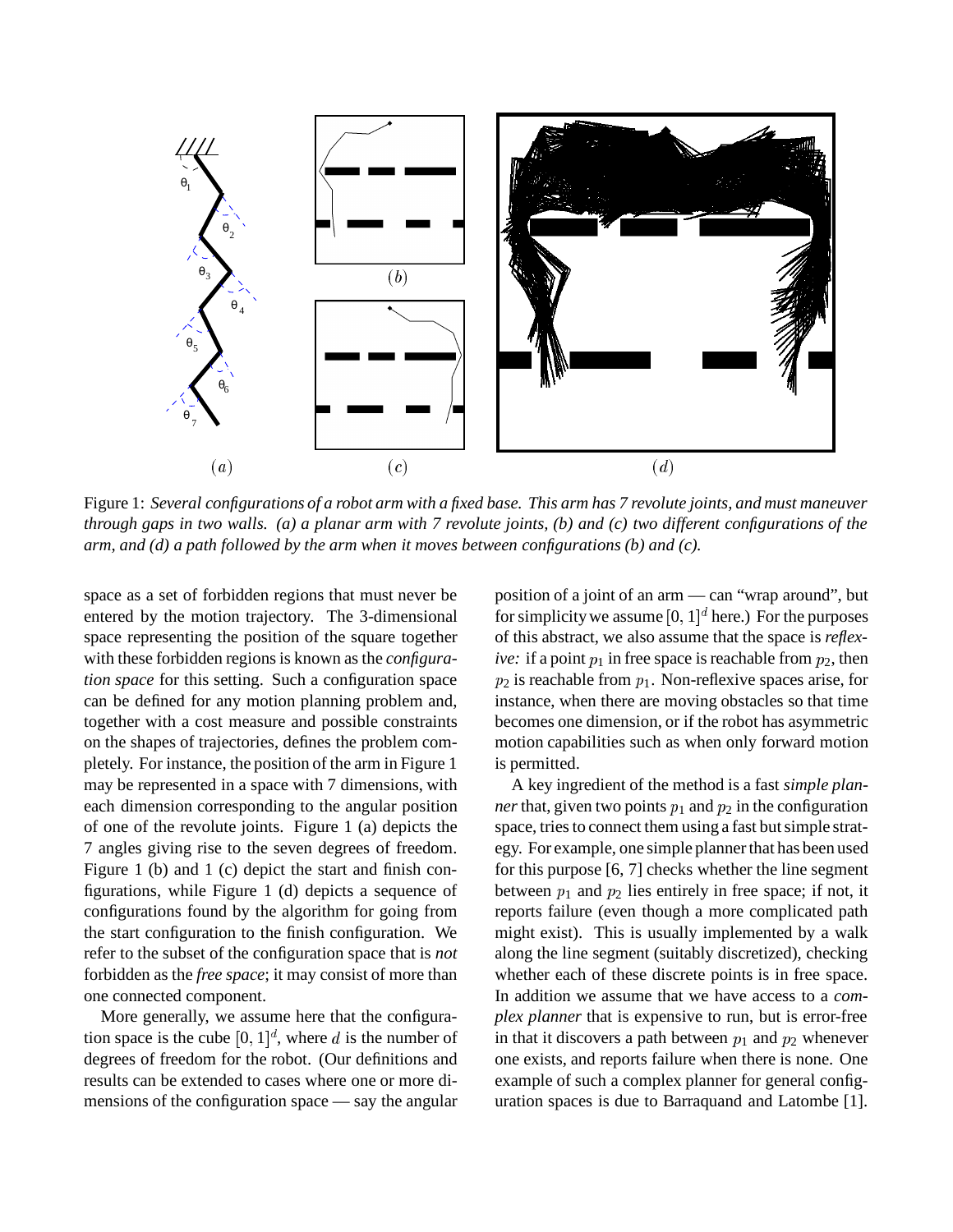Such an error-free planner may be extremely slow and may not be run to completion in practice. However, if even the complex planner cannot discover a path between two connected configurations, then we may as well assume that these points are disconnected (i.e., we can view connectivity between configurations as being defined by the ability of the complex planner to find connections). Because of its expense, we seek to use this complex planner sparingly. As we will show, with high probability the preprocessing will ensure that only the simple planner is needed for answering queries. Our randomized preprocessing scheme may be summarized as follows:

- 1. **[Sampling]** Pick a random set of points in the free space. Call these points *milestones*.
- 2. **[Simple Permeation]** Try to connect all pairs of milestones using the simple planner.
- 3. **[Resampling]** For any milestones that are connected to relatively few others in this process, pick additional milestones "near" them at random.
- 4. **[Complex Permeation]** As a last resort, try using the complex planner to connect some pairs of milestones.

Step 4 is seldom used in practice, and would ideally be eliminated. In certain settings in practice this elimination may be possible with resampling and other related techniques.

The result of this preprocessing may be viewed as a graph  $G$  each of whose vertices corresponds to a milestone, with an edge signifying that its end-points are in the same component of free space. This graph is sometimes called a *probabilistic roadmap* [7].

Given a query pair of configurations  $q_1$  and  $q_2$  in free space, we detect whether it is possible to move from  $q_1$ to  $q_2$  as follows: we use the simple planner to connect  $q_1$  and  $q_2$  to milestones  $m_1$  and  $m_2$  respectively. We then use a graph search algorithm to determine whether the milestones  $m_1$  and  $m_2$  are in the same connected component of the roadmap  $G$ . Queries are never answered incorrectly; with some probability though, the query processing algorithm may fail to give an answer.

In our analysis, we assume that the configuration space is available as a membership oracle: given a point  $p$  in the configuration space, we can decide whether or not the point is in free space. This is reasonable in implementations [6, 8]: such a membership test corresponds to checking whether a configuration violates any of the constraints in the input, and this can be done rather efficiently. We treat the simple planner (denoted  $B<sub>S</sub>$ ) and the complex planner ( $B<sub>C</sub>$ ) as black-boxes. We assume without loss of generality that both planners are *reflexive:* i.e., if a planner succeeds in connecting  $p_1$  to  $p_2$ , it can also connect  $p_2$  to  $p_1$ .

A word about the random sampling in Step 1 of the preprocessing: in the experimental work [5, 6, 7, 13] this is done simply by choosing a point at random from  $[0, 1]^d$ . If the chosen point is in the free space, it is retained; else it is discarded and the process repeated. Clearly a point chosen at random in this fashion is uniformly distributed in the free space, but in order for the number of repetitions to be reasonably small we need the free space to constitute a good fraction of the configuration space. We assume this is the case based on empirical evidence (else no analysis is possible). Choosing a random sample has a minuscule cost in practice compared with the other operations, and can be repeated a very large number of times if necessary (see also Section 5).

Our main thesis is that the empirically observed success of the scheme stems from a property we call  $\epsilon$ goodness which we now define. Let  $\mathcal F$  denote the free space. For a point  $p \in \mathcal{F}$ , let  $S(p)$  consist of those points of  $\mathcal F$  that can be connected to  $p$  by the simple planner  $B<sub>S</sub>$ . For a subset X of the configuration space, let  $\mu(\mathcal{X})$  denote . . *, .......* .... . ..... denote its volume.

**Definition 1.1** *Let*  $\epsilon$  *be a positive real.* We say that *a* point p in the free space  $\mathcal F$  is  $\epsilon$ -good if  $\mu(S(p)) \geq 0$  $S(p)$ ) >  $\epsilon\mu(\mathcal{F}).$  We say that the free space  $\mathcal F$  is  $\epsilon\text{-good}$  if for all *points*  $p \in \mathcal{F}$  we have  $\mu(S(p)) \geq \epsilon p$  $S(p)) \geq \epsilon \mu(\mathcal{F}).$ 

While any non-degenerate configuration space is  $\epsilon$ -good for some positive  $\epsilon$ , the intent in this definition is that the space be  $\epsilon$ -good for a "reasonably large" value of  $\epsilon$ . Many configuration spaces arising in practice do not have the  $\epsilon$ -good property; for example, consider a crescent-shaped region or one where a circular obstacle is tangential to a rectangular obstacle. However, in these cases, our definition applies to the subset of free space obtained by removing a small neighborhood of the cusp or tangency points from the configuration space. (See Section 5.1 for a more rigorous treatment of this issue.)

#### **Contributions and Organization**

The first contribution of this paper is a model of computation appropriate for the analysis of the probabilistic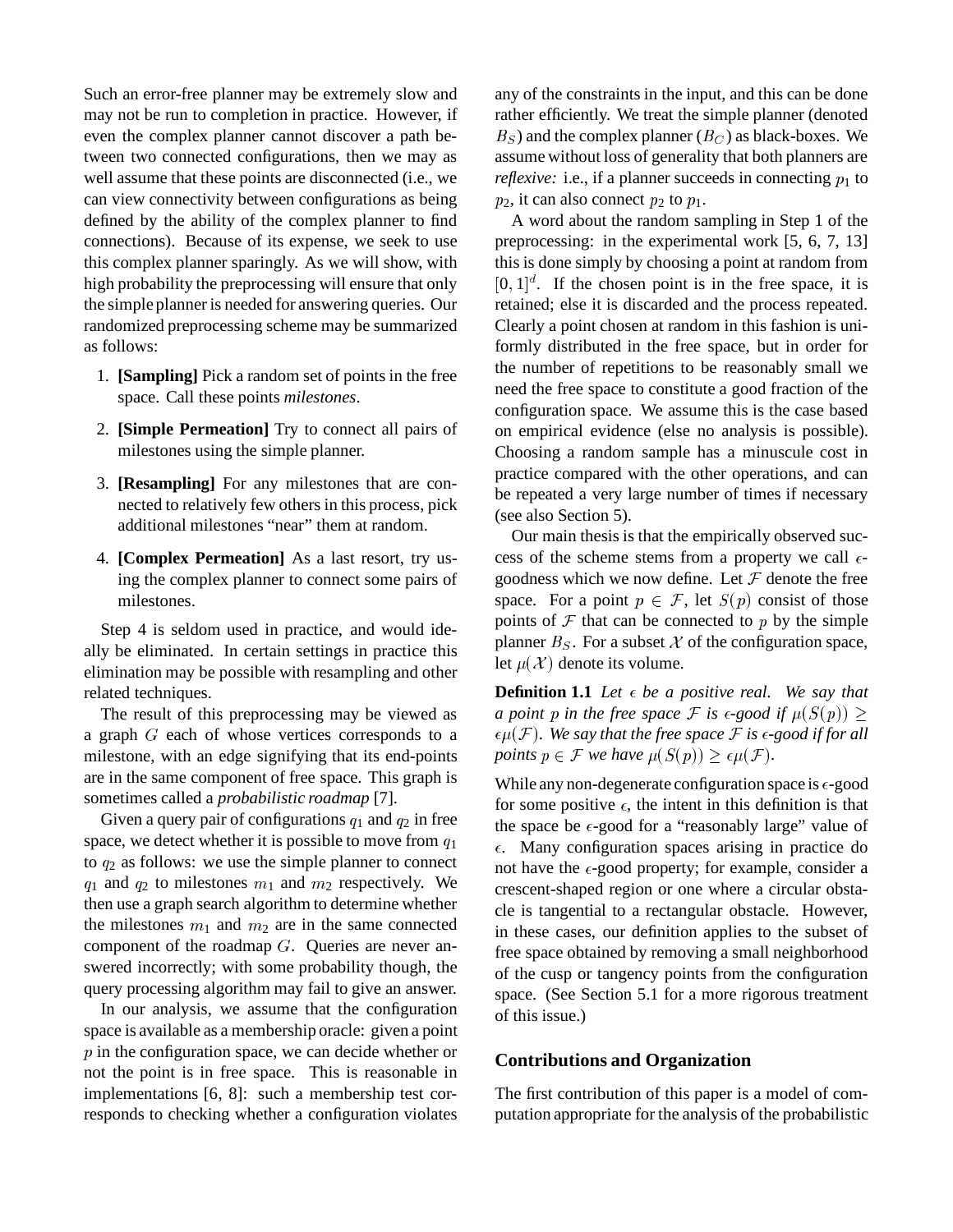roadmap scheme, taking into account the realities of the problem at hand. In Section 2 we define a concrete algorithm based on the high-level outline given above. This algorithm and its analysis do not make use of resampling (Step 3 above); we present this simplified version first because it succinctly outlines the main ideas using only the simple notion of  $\epsilon$ -goodness. We argue in Section 3 that if the free space is  $\epsilon$ -good then every point of the free space  $\mathcal F$  can, with high probability, be connected to a milestone using only  $B_s$ . mar In Section 4 we give a bound on the number of invocations of the complex planner  $B_C$  in constructing the probabilistic roadmap; this involves a new randomized algorithm for determining connected components in a model related to the decision tree model used in the study of *evasive* graph properties [10], and may be of independent interest. We complement this with tight bounds for deterministic algorithms. These results imply bounds on the work done in preprocessing and in query processing, in terms of the running times of  $B<sub>C</sub>$  and  $B<sub>S</sub>$ ; in particular, the complex planner is not used for answering queries. Section 5 summarizes results from experiments with the robot arm of Figure 1; these suggest that most but not all points in the corresponding free space are  $\epsilon$ -good for a reasonably large value of  $\epsilon$ . Interestingly, the resampling step seems to be helpful for settings such as this arm. We therefore extend (Section 5.1) the definition of  $\epsilon$ -goodness and use it to explain these observations: assuming the configuration space satisfies a weaker condition we call  $(\epsilon, t)$ -goodness for a small integer t, we give an explanation for the resampling step similar to the analysis in Sections 3 and 4. Finally, our work is related to classic problems in art-gallery theorems. In Section 6 we establish this connection, give some new results related to our work, and mention some resulting open problems in art-gallery theorems.

## **2 Algorithms and Results**

For the remainder of the paper, we say that two points  $p_1, p_2 \in \mathcal{F}$  are mutually *visible* when  $B_S$  can connect  $p_1$ and  $p_2$ . We use this terminology primarily for brevity, and our usage is inspired by a commonly used simple planner [7, 6] that checks whether the straight line segment joining  $p_1$  and  $p_2$  is in  $\mathcal F$  (equivalently,  $p_1$  and  $p_2$ are mutually visible in  $\mathcal{F}$ ); however, our entire analysis works for any simple planner  $B_s$ .

Let  $\beta \in (0,1]$  be a  $(0, 1]$  be a positive real constant which represents the failure probability we can tolerate in the preprocessing (this will become clear in the statements of Theorems 2.1, 2.2 and 2.3). Let  $c$  be a fixed positive constant large enough that for any  $x \in (0,1]$ ,  $(1-x)^{(c/x \ln 1/x)}$  $\int_{0}^{(c/x \ln 1/x)} \leq x\beta/4$ . Let  $s = (c/\epsilon)(\ln 1/\epsilon)$ . The algorithm for preprocessing is listed in Figure 2.

As we will see in Section 4, Step 4 probes the "edgeslots" of the roadmap, trying to determine the structure of the connected components without expending too many calls to  $B_C$ . Note that the algorithm in Figure 2 does not make use of resampling; we will get to this in Section 5. In practice Step 4 is a last resort; much if not all of the connectivity information should have been discovered before this step.

The query processing algorithm is listed in Figure 3. Given the query points  $q_1$  and  $q_2$ , we connect them to milestones  $m_1$  and  $m_2$  using  $B_S$  as in Figure 3. Here  $\gamma$   $\in$   $\{0, 1\}$  1S  $(0, 1]$  is the allowable failure probability for a query. For each  $i$ , Step 1a can be implemented using  $s$ invocations of  $B<sub>S</sub>$ , one for each milestone. Each trial of Step 1b can be implemented using  $s$  invocations of  $B_S$ .

For an  $\epsilon$ -good free space  $\mathcal F$  call a set of milestones *M* adequate if the volume of the subset of  $\mathcal F$  not visible from any milestone of M is at most  $(\epsilon/2)\mu(\mathcal{F})$ . Intuitively, if we were to place a point source of light at each milestone, we would like a fraction at least  $1 - \epsilon/2$ of  $\mathcal F$  to be illuminated. Note that as  $\epsilon$  increases, the requirement for adequacy grows weaker but the number of milestones needed becomes smaller.

**Theorem 2.1** *The preprocessing stagewill generate an adequate set of milestones with probability at least* 1 -*.*

Theorem 2.1 only says that most of  $\mathcal F$  is likely to be visible from some milestone in  $M$ ; using this property alone, we can show that queries can be answered *quickly.* However, we need a stronger property which we may think of as *permeation* — to guarantee that queries can be answered *correctly.* Permeation is essentially the following: for any two milestones in the same connected region of  $F$ , we can infer this connectedness from the preprocessing algorithm. Theoretically, we cannot hope to show that the use of  $B_s$ alone will provide such permeation: if  $\mathcal F$  consists of two spheres each of diameter  $1/2$  and the spheres touch at a single point p, we have a free space that is  $\epsilon$ good for  $\epsilon = 0.5$ . Yet it is extremely unlikely that  $B<sub>S</sub>$  can yield permeation in this case (if for instance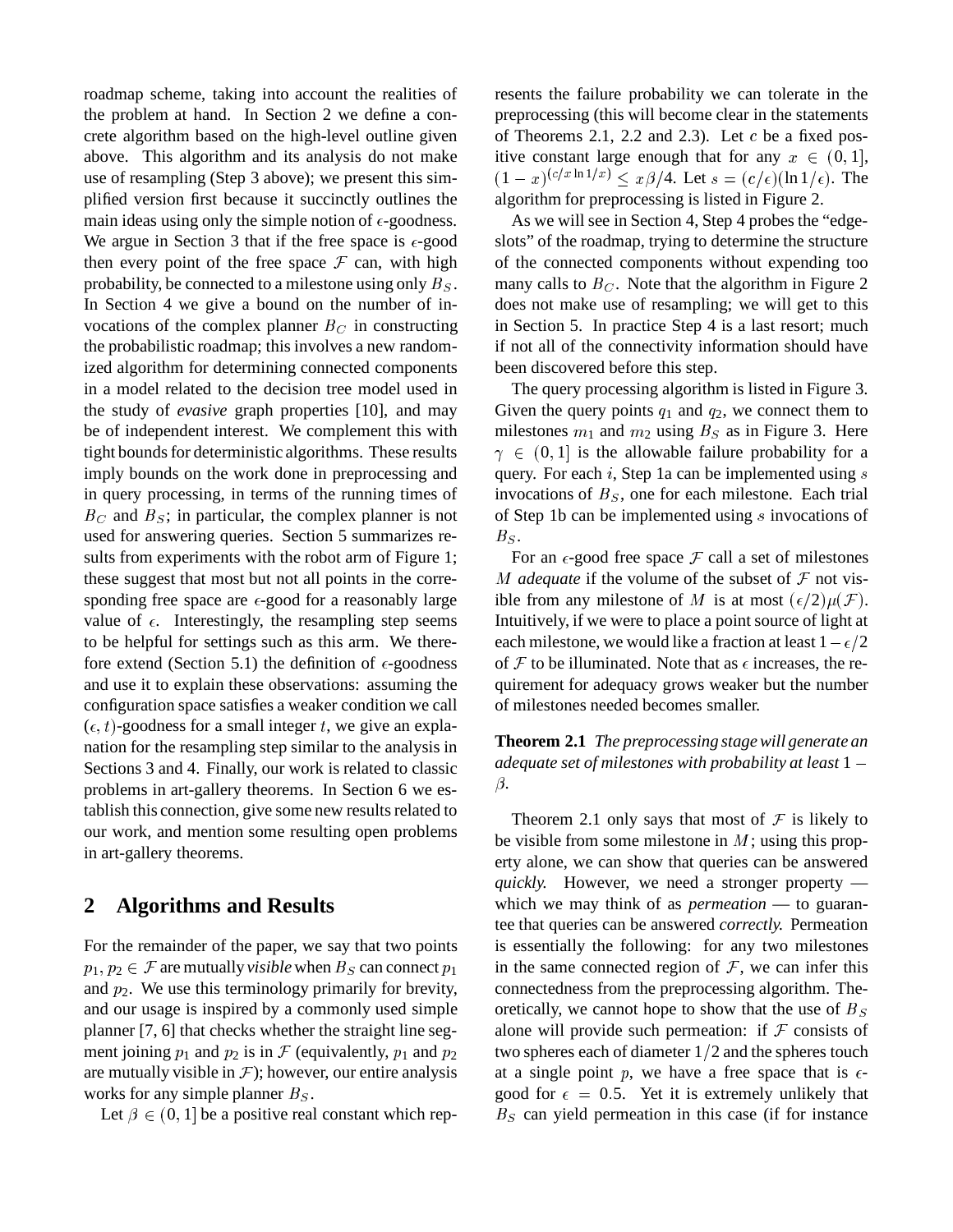- 1. Pick  $s$  points in  $\mathcal F$  at random, and call these milestones.
- 2. Invoke  $B<sub>S</sub>$  on every pair of milestones.
- 3. Pick a representative milestone from each component that results. Let  $V$  be the set of these representatives and  $|V| = n$ .
- 4. Invoke the **Randomized Permeation** algorithm (Figure 5) on these representatives.

Figure 2: *The Preprocessing Algorithm*

- 1. **For**  $i = 1, 2$  **do**:
	- (a) If  $q_i$  can see a milestone v, set  $m_i = v$ .
	- (b) **Else Repeat**  $log(2/\gamma)$  times:
		- i. Choose  $v_i$  uniformly at random from  $S(q_i)$ ;
		- ii. If a milestone is visible from  $v_i$  then set  $m_i$  to be that milestone.
	- (c) If all  $\log(2/\gamma)$  trials fail then declare FAILURE and halt.

2. **If**  $m_1$  and  $m_2$  are in the same component of G **then** output YES **else** output NO.

Figure 3: *The Query Processing Algorithm*

 $B<sub>S</sub>$  simply checks visibility between milestones). In such configuration spaces, the use of the complex planner  $B<sub>C</sub>$  in Step 4 is inevitable to ensure a good overall success probability. Define a function  $g()$  on an ordered k-tuple of positive integers  $n_1, n_2, \ldots, n_k$  by !  $(n_1, n_2, \ldots, n_k) = \sum_{i=1}^k i n_i.$ 

**Theorem 2.2** *Let*  $S$  *be*  $a$  *set of*  $n$  *milestones lying in* k connected components denoted  $S_1, \ldots, S_k$  such that  $|S_1| \geq |S_2| \geq \ldots \geq |S_k|$ . The preprocessing stage *will determine the partition correctly and the expected number of invocations of*  $B<sub>C</sub>$  *is at most* 

$$
2g(|S_1|,|S_2|,\ldots,|S_k|).
$$

**Theorem 2.3** *Suppose that the set of milestones chosen during preprocessing is adequate. Then the probability that the query processing algorithm outputs* FAILURE *is at most . When the query processing algorithm does not output* FAILURE*, it correctly answers the query by either producing a path or declaring that none exists.*

In fact, our analysis will imply that the expected number of executions of Step 1b in the query processing algorithm (Figure 3) is at most 2.

# **3 Nearly Complete Coverage**

This section establishes Theorems 2.1 and 2.3. The expectation of the volume of points not visible from any of the  $s$  randomly chosen milestones in  $M$  is

$$
\mathbf{E}[\mu({p \in \mathcal{F} \mid p \notin \cup_{m \in M} S(m)})] =
$$

$$
\int_{p \in \mathcal{F}} \mathbf{Pr}[p \notin \cup_{m \in M} S(m)].
$$

The probability that a fixed point is not visible from any of the *s* milestones is at most  $(1 - \epsilon)^s$ . Thus, the  $)^s$ . Thus, the above is bounded by

$$
\int_{p \in \mathcal{F}} (1 - \epsilon)^s = \mu(\mathcal{F})(1 - \epsilon)^s
$$
  

$$
\leq \mu(\mathcal{F}) \epsilon \beta / 4,
$$

By the Markov inequality, it follows that

$$
\mathbf{Pr}[\mu({p \in \mathcal{F} \mid p \notin \cup_{m \in M} S(m)} ) > \mu(\mathcal{F})\epsilon/2]
$$

is at most  $\beta/2$ . Thus with probability  $1 - \beta/2$  the "shadow region" not visible from any  $m \in M$  has volume at most  $\mu(\mathcal{F})\epsilon/2$ , in which case it follows that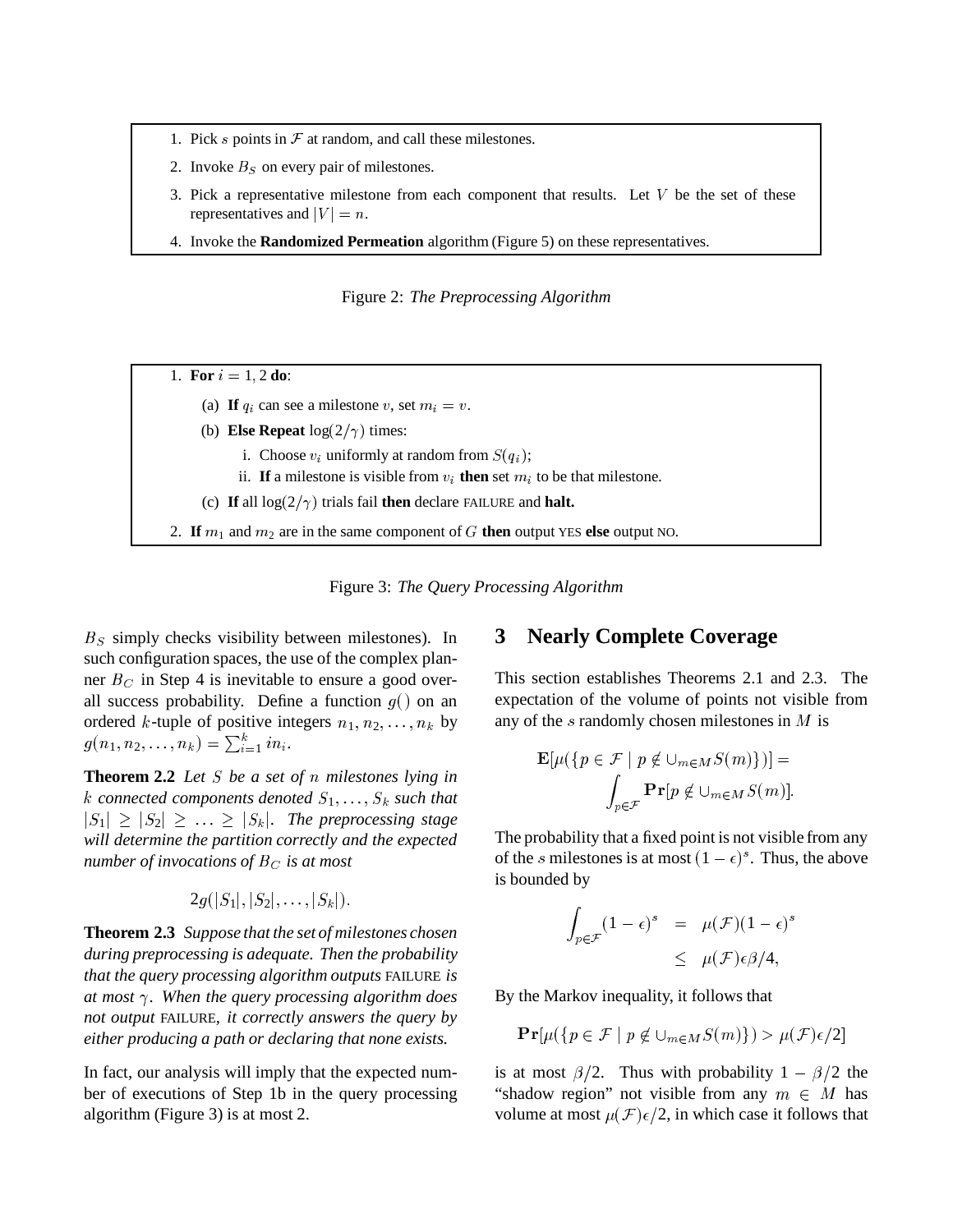for any  $p \in \mathcal{F}$ , the volume of the subset of  $S(p)$  visible from some  $m \in M$  is at least  $\mu(S(p)) - \mu$  $S(p)) - \mu(\mathcal{F})\epsilon$  $-\mu(\mathcal{F})\epsilon/2$  the D  $\mu(\mathcal{F})\epsilon/2$ .

This establishes Theorem 2.1 and leads to Theorem 2.3: for either query point  $q_i$ , the probability that a random point chosen from  $S(q_i)$  is not vi  $q_i$ ) is not visible from any  $m \in M$  is  $({\epsilon}/{2})/S(q_i) < 1/2$ .  $q_i$ ) < 1/2. The probability that we fail on  $log(2/\gamma)$  trials is less than  $\gamma/2$ . Since we do this for the two query points, the overall failure probability is at most  $\gamma$ .

## **4 Permeation**

This section establishes Theorem 2.2. En route, we connect our problem to the decision tree model used to study evasive graph properties, and prove some related results. The permeation problem is the following: given a free space F containing  $n \le (c/\epsilon) \ln 1/\epsilon$ milestones, determine which milestones are reachable from each other. (Note that because of Step 2 in the Preprocessing Algorithm of Section 2,  $n$  may be much smaller than  $(c/\epsilon)$  ln  $1/\epsilon$ .) Given any pair of milestones the complex planner  $B_C$  will decide whether they are connected. The graph G can be computed with  $O(n^2)$ invocations of  $B_C$  by trying it on every pair of points, but we show that far fewer invocations may suffice.

We work with the following abstract version of the permeation problem. The input is a graph  $G(V, E)$ with  $n$  vertices, consisting of  $k$  disjoint cliques. The goal is to determine this clique partition of G. The  $\frac{1}{100}$ cost of an algorithm is measured by the number of entries it examines in the adjacency matrix of  $G$ . This  $\frac{m}{m}$ is the *edge probe model* used in the study of *evasive graph properties* [10]. Let  $N(n, K)$  denote the nondeterministic complexity of this problem.

**Theorem 4.1**  $N(n,k) = \Theta(n+k^2)$ .

We now characterize the worst-case *deterministic* complexity of this problem, denoted  $T(n, k)$ . Conside  $(n, k)$ . Consider the following deterministic algorithm: by probing all edge slots incident on an arbitrary vertex  $x$ , determine the neighborhood of x, say  $\Gamma(x)$ ; let  $C_x = \{x\} \cup \Gamma(x)$ , . . . . . .  $\} \cup \Gamma(x),$ and output  $C_x$ ; then, recur on the vertex-induced subgraph  $G[V \setminus C_x]$ . The proof of correctness is obvious, and we sketch only the analysis of the running time. The number of levels in the recursion is  $k$ , since one of the  $k$  cliques is removed from  $G$  prior to each recursive call. The number of probes made in the process of determining each such clique is at most  $n$ . The total

 $\epsilon/2 \geq$  the Deterministic Permeation Algorithm, which is an itnumber of probes is  $O(nk)$ . In Figure 4, we illustrate erative version of the recursive algorithm. The iterative version will prove useful when describing a randomized algorithm. By the preceding discussion, we have:

> **Theorem 4.2** *The Deterministic Permeation Algorithm correctly solves the permeation problem using* <u>. . . . . . . . . . . . .</u>  $(nk)$  probes.

> The following lower bound establishes that the Deterministic Permeation Algorithm is optimal.

**Theorem 4.3** *For*  $1 \leq k \leq n$ ,  $T(n, k) = \Omega(nk)$  $(n, k) = \Omega(nk).$ 

**Proof Sketch:** We sketch an adversary argument in terms of the complementary problem: given a graph  $\overline{G}$ which is a complete  $k$ -partite graph for some  $k$ , determine the k-partition of the vertices of  $\overline{G}$  into independent sets. The adversary responds to each probe for an edge by some deterministic algorithm, and its strategy is to say that edges are present, as far as possible.

two vertices *i* and *j* into a single meta-vertex whose The adversary maintains a graph  $H$  in which the edges are those edges of  $\overline{G}$  which have been probed already *and* for which the response was that the edge is present. When the adversary is forced to concede that an edge  $(i, j)$  is absent in  $\overline{G}$ , it then *collapses* the neighborhood is the union of the neighbors of  $i$  and  $j$ . Collapsing two vertices is equivalent to conceding that they are in the same independent set of the  $k$ -partition; meta-vertices can also be collapsed into each other. The missing edges in  $H$  correspond to edge slots in  $G$  that have not been probed so far. The adversary maintains the following invariants at all times.

- 1. The chromatic number of  $H$  is  $k$ ; in particular, it maintains a partition of the (meta)-vertices into  $k$ non-empty color classes  $C_1, \ldots, C_k$  such that each color class is an independent set.
- 2. For each meta-vertex, every vertex therein has had at least  $k - 1$  incident edges already probed that were deemed to be present in  $\overline{G}$ .

Initially, the adversary arbitrarily partitions the vertices into  $k$  non-empty color classes; since  $H$  is empty then, this ensures the first invariant. The second invariant holds trivially since there are no meta-vertices at the beginning.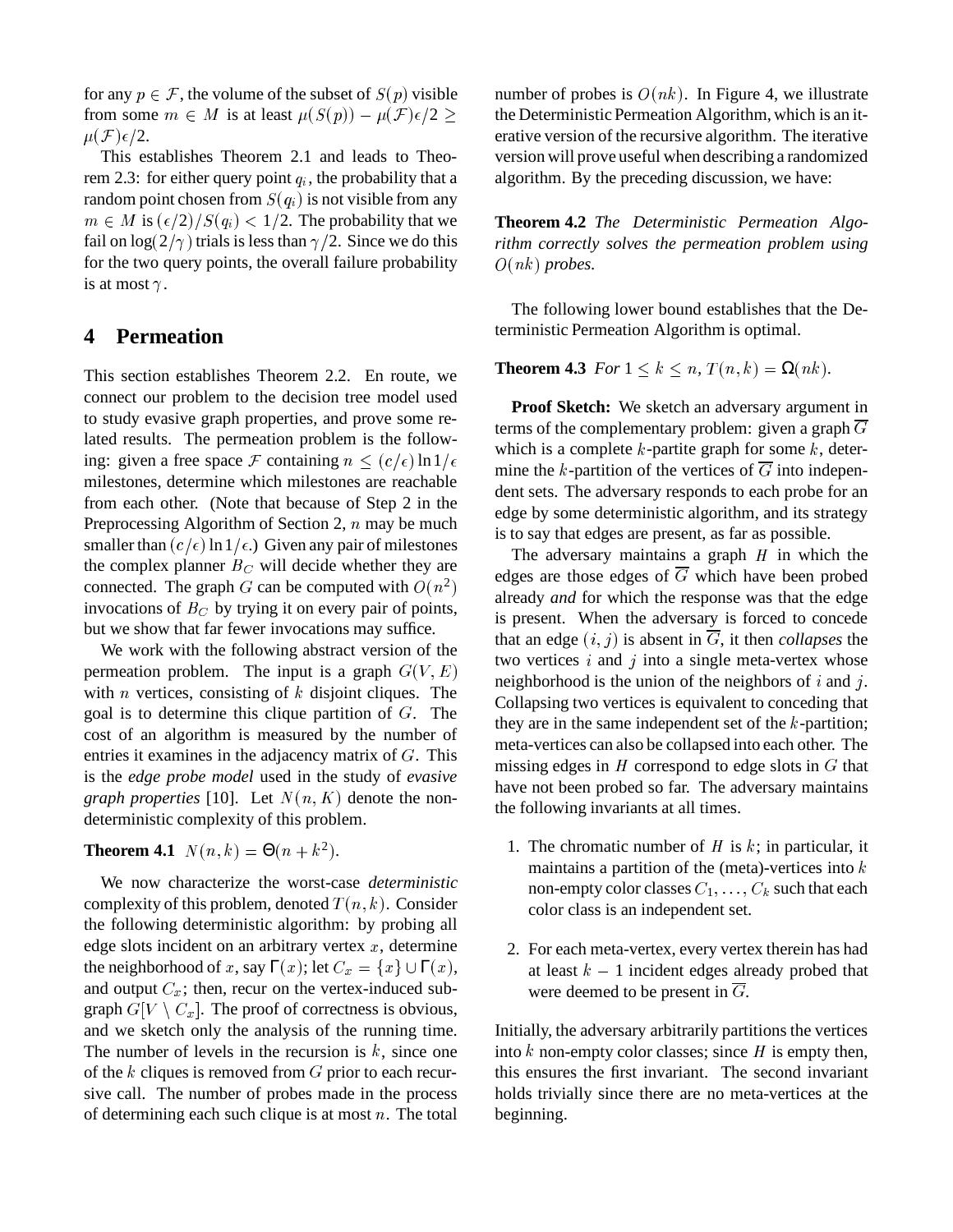

Figure 4: *The Deterministic Permeation Algorithm*

Thereafter, the adversary responds as follows to a probe  $(i, j)$  by the algorithm. Note that a probe involving an edge  $(i, j)$ , where i is contained in a meta-vertex  $i^*$ , will be treated as referring to the edge  $(i^*, j)$ .

- If i and j belong to distinct color classes, it will say that the edge is present and will add this edge to the graph  $H$ .
- If i and j belong to the same class  $C_r$ , then it will check to see if there exists a color class  $C_t$  with  $t \neq r$  such that at least one of *i* and *j* does not have neighbors in  $C_t$ . Suppose that *i* does not have any neighbors in  $C_t$ , then the adversary will transfer *i* from  $C_r$  to  $C_t$  and will then respond as in the previous case (i.e., say that the  $(i, j)$  edge is present).
- Finally, there is the case where both  $i$  and  $j$  belong to the same component  $C_r$  and each has at least one neighborin every other color class. In this case, the adversary will concede that the edge  $(i, j)$  is indeed absent and will then collapse  $i$  and  $j$  together.

The first invariant holds since edges are only introduced between vertices in distinct color classes. The color classes remain non-empty since a vertex is transferred from a color class only when it has at least two vertices. To verify the second invariant, observe that when two vertices  $(i, j)$  are collapsed, both have at least one neighbor in the remaining  $k - 1$  color classes.

The algorithm can terminate only when the number of (meta)-vertices in each color class is down to one, and there is an edge between each pair of color classes, since otherwise the algorithm cannot be certain of the k-partition of  $\overline{G}$ , or even whether there is a k-partition in the first place.

We claim that, upon termination, every one of the *n* vertices must have at least  $k - 1$  edges incident on it which were probed and deemed to be present in  $\overline{G}$ . The second invariant implies that this is true for any vertex which participated in a collapse and is a part of some meta-vertex when the algorithm terminates. A vertex which did not participate in any collapse must also have at least  $k - 1$  edges incident on it since it is the only vertex in its color class, and there is an edge from its color class to every other class. Thus, the total number of edges probed and deemed present in  $\overline{G}$  is at least  $n(k-1)/2$ .  $(k-1)/2$ . Also, there must be at least  $n - k$  edges which were probed and deemed absent in  $G$ , since in going from  $n$  vertices to  $k$  vertices at least  $n - k$  collapses need to be performed and each collapse requires a distinct absent edge. Thus, the total number of probes must be  $\Omega(nk)$ . . – Витория в Петрович, актор и село в Петрович, актор и село в Петрович, актор и село в Петрович<br>Село в Петрович, актор и село в Петрович, актор и село в Петрович, актор и село в Петрович, актор и село в Пет

We now give a randomized algorithm that beats the lower bound of Theorem 4.3 when the sizes of the  $k$ cliques differ significantly. This is crucial in our application to motion planning because in practice the free space  $F$  often consists of components of very different sizes. The Randomized Permeation Algorithm (see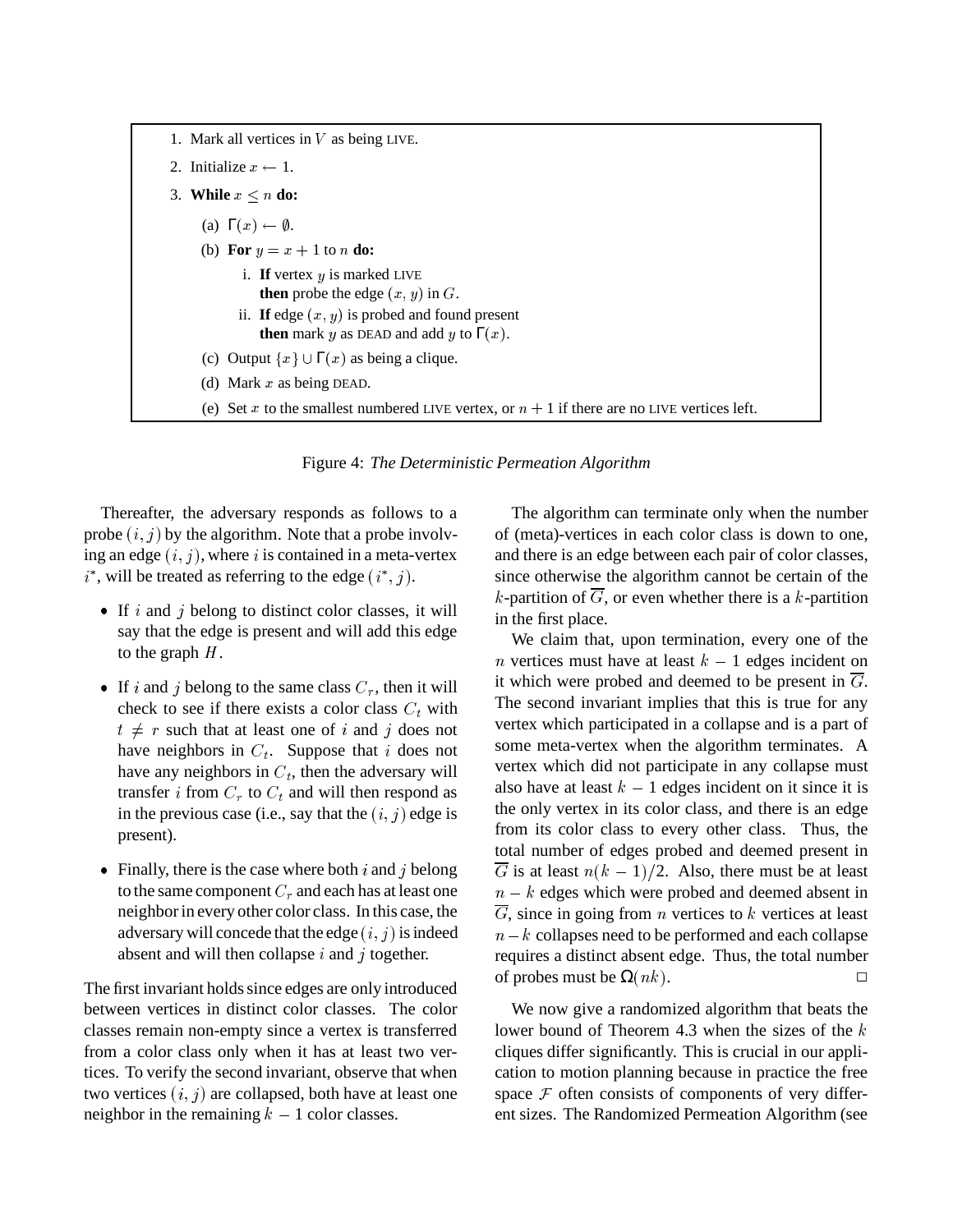Figure 5) labels the vertices in a random order and then invokes the Deterministic Permeation Algorithm.

Let  $w_1 \geq w_2 \geq \cdots \geq w_k$  be the sizes of the cliques in an instance  $G$  arranged in a non-increasing order, where  $n = \sum_{i=1}^{k} w_i$ . Denote by  $C_i$  the *i*th largest clique in  $G$ .

**Theorem 4.4** *The Randomized Permeation Algorithm correctly determines the clique structure and incurs an expected cost that is at most*

$$
2g(w_1,w_2,\ldots,w_k)-n-k.
$$

*Furthermore, with high probability, the cost is at most*

$$
O(g(w_1,w_2,\dots,w_k)\log n).
$$

**Remark:** Observe that the worst case is when all  $w_i$  are equal to  $n/k$ , in which case the expected cost is  $O(nk)$ . On the other hand when there is one giant clique and  $k-1$  cliques of size  $O(1)$  the expected cost is  $\Theta(n+k^2)$ , which is essentially the non-deterministic lower bound.

Proof Sketch: The proof of correctness follows from that for the Deterministic Permeation algorithm. We first sketch the analysis of the expected cost.

We say that a clique  $C_i$  beats another clique  $C_j$  if *some* vertex of  $C_i$  occurs before *all* vertices of  $C_j$  in the random permutation chosen by the Random Permeation Algorithm. The probability that  $C_i$  beats  $C_j$  is the same as the probability that a uniformly random choice from  $C_i \cup C_j$  yields a vertex of  $C_i$ , and, clearly, the latter is  $w_i \wedge w_i + u$  $(w_i + w_j).$ .

We divide the edge slots of the graph into intra-clique and inter-clique edge slots. For each  $i$ , the number of intra-clique edge slots in  $C_i$  that are probed is precisely  $w_i - 1$ , since the only such probes are between the earliest vertex (according to the random permutation) of  $C_i$  and the remaining vertices of  $C_i$ . The total number of such probes is

$$
\sum_{i=1}^{k} (w_i - 1) = n - k.
$$

Fix some *i* and *j*, and suppose that  $C_i$  beats  $C_j$ . The inter-clique edge slots between these two cliques are between the earliest vertex of  $C_i$  and all vertices of  $C_j$ . This gives a total of  $w_j$  probes that are "charged" to  $C_j$ (the beaten clique). The expected total charge to clique

 $C_i$  is given by

$$
\sum_{i\neq j}\frac{w_i}{w_i+w_j}\times w_j.
$$

To bound the expected total number of inter-clique edge slots that are probed, we sum the charges to the various cliques and obtain

$$
\sum_{j=1}^{k} \sum_{i \neq j} \frac{w_i w_j}{w_i + w_j} = \sum_{j=1}^{k} \sum_{i < j} \frac{2w_i w_j}{w_i + w_j} \\
\leq \sum_{j=1}^{k} \sum_{i < j} 2w_j \\
= 2 \sum_{j=1}^{k} (j-1)w_j \\
= 2g(w_1, \dots, w_k) - 2n.
$$

Adding together the bounds on the expected number of intra- and inter-clique edge-slots that are probed, we obtain the desired bound.

We now turn to the task of proving the high probability bound. Fix a clique  $C_i$  and note that the total charge to  $C_j$  is the size of  $C_j$  multiplied by the number of other cliques that beat it. Since there are  $j-1$  cliques that are larger than  $C_j$ , at most  $j-1$  of the cliques that beat  $C_j$  are larger than  $C_j$ . Let  $X_j$  be the random variable denoting the number of cliques *smaller* than  $C_i$ that beat  $C_j$ ; let  $Y_j$  be the random variable denoting the total number of vertices from cliques smaller than  $C_i$ that are earlier than *all* vertices in  $C_j$ ; and, finally, let  $Z_i$  be a random variable having the geometric distribution with parameter  $p_i = w_i / \sum_{i=1}^k w_i$  and expectation  $1/p_j$ . Clearly,  $X_j \leq Y_j$ , and  $Y_j$  is stochastically dominated by  $Z_i$ . The probability that  $Z_i$  is larger than  $2p_i^{-1}$  ln n is bounded by

$$
(1 - p_j)^{2p_j^{-1} \ln n} \le e^{-2 \ln n} = \frac{1}{n^2}.
$$

Thus with probability at least  $1 - 1/n$ , we have, for each  $j, X_j \leq 2p_i^{-1} \ln n$ . This implies that, with high probability, the total number of inter-clique edges probed is given by

$$
\sum_{j=1}^{k} (j-1+X_j) w_j \leq \sum_{j=1}^{k} (j-1+2p_j^{-1} \ln n) w_j
$$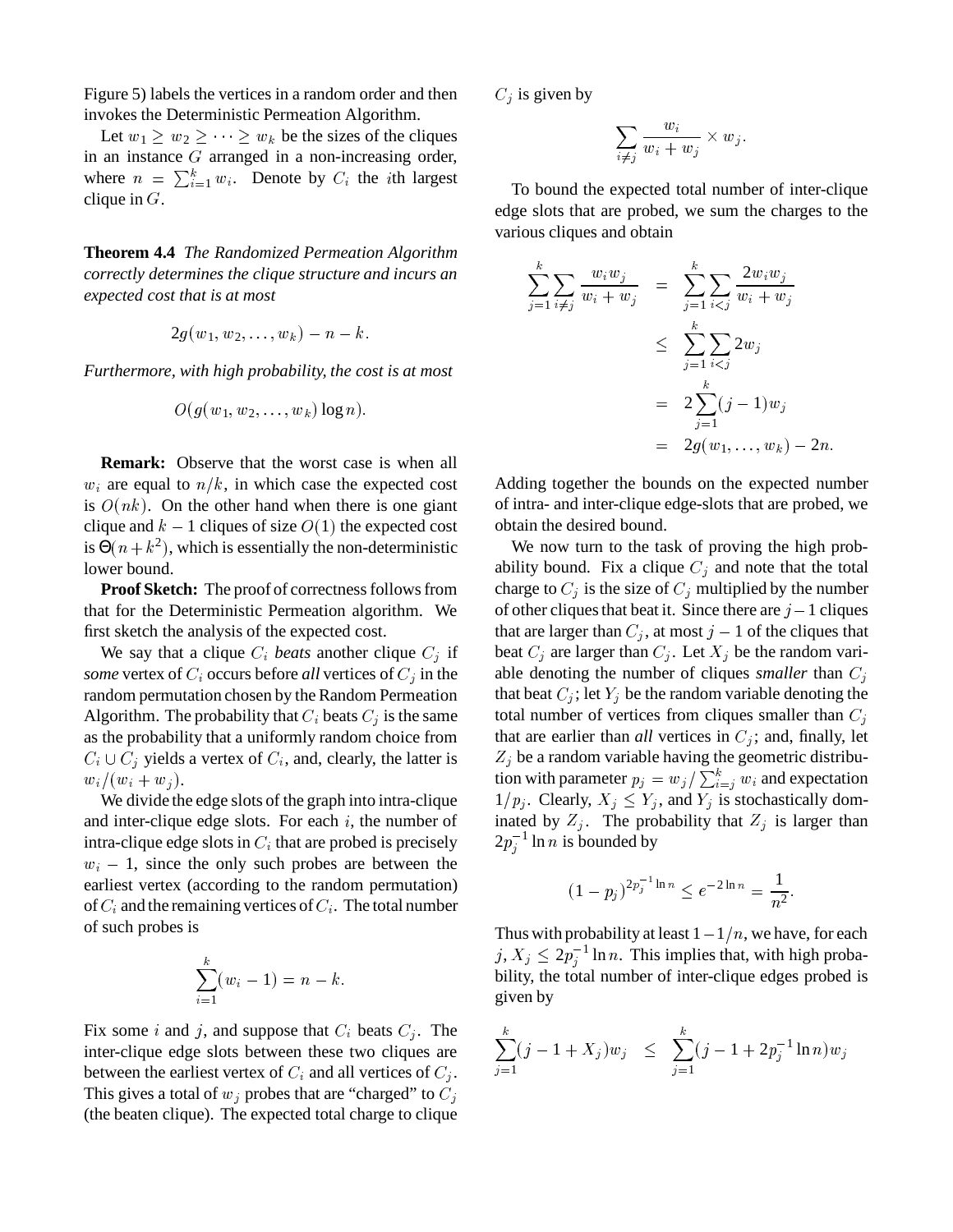- 1. Permute the vertices randomly so that each is labeled by an integer in  $\{1, \ldots, n\}$ .
- 2. Invoke the Deterministic Permeation Algorithm.

Figure 5: *The Randomized Permeation Algorithm*

$$
\leq \sum_{j=1}^{k} ((j-1)w_j + 2 \ln n \sum_{i=j}^{k} w_i)
$$
\n
$$
= \sum_{j=1}^{k} jw_j - n + 2 \ln n \sum_{j=1}^{k} jw_j
$$
\nLet us say that a p  
\n
$$
\text{Let us say that a } p
$$
\n
$$
\text{If } \mu(S(p)) \geq \epsilon \mu(
$$
\n
$$
\text{definition of } \epsilon\text{-good}
$$
\n
$$
\text{point } p \text{ in free span}
$$
\n
$$
= (1 + 2 \ln n)g(w_1, \ldots, w_k) - n. \quad q \text{ is } (\epsilon, t - 1)\text{-good}
$$

Adding in the number of intra-clique edge slots that are probed, we obtain the desired result.

### **5 Experiments and Extensions**

The robot arm of Figure 1 was tested for  $\epsilon$ -goodness using 9000 random samples; on a DEC Alpha workstation, it took 9.24 seconds to create the random configurations, and 1399 seconds<sup>\*</sup> to try connecting all pairs using  $B<sub>S</sub>$ . (These figures underscore that random sampling is not a significant component of the cost.) The samples with the "most" visibility could see about 0.06  $(i.e., 6\%)$  of the remaining samples, suggesting that they are 0 06-good. As many as 3 3% of the random samples could see no other random samples, and fully 22% could see  $0.001$  (i.e.,  $0.1\%$ ) or less; in other words, only about 78% of the configuration space is 0 001-good or better. (For  $\epsilon = 0.001$ , we have  $(1/\epsilon) \ln 1/\epsilon = 6908$ , which is of the same order as our number of samples.) We conjecture that the resampling step (Step 3 from our high-level outline of Section 1) leads to better coverage of the space in situations such as Figure 1. We have observed that it helps eliminate the need for the Complex Permeation step of the outline of Section 1 in some examples. To address this we introduce a generalization of the notion of  $\epsilon$ -goodness.

#### **5.1 The Extended Definition**

 $- n + 2 \ln n \sum j w_j$  definition of  $\epsilon$ -goodness for a point. Next, we say a 1, ...,  $w_k$ ) – n. q is  $(\epsilon, t - 1)$ -good})  $\geq \mu(S(p))/2$ . F Let us say that a point p in free space is  $(\epsilon, 1)$ -good if  $\mu(S(p)) \geq 0$  $S(p)$ )  $\geq \epsilon \mu(\mathcal{F})$ , corresponding to our original point p in free space is  $(\epsilon, t)$ -good if  $\mu({q \in S(p)})$  $q \in S(p)$ . . . . .  $S(p)/2$ . For  $t > 1$ , we say that F is  $(\epsilon, t)$ -good if  $\mu({p \in \mathcal{F} | p \text{ is } (\epsilon, 1) \text{-good}})$  $|p \text{ is } (\epsilon, 1) \text{-good} \}$ )  $\geq$  $\mu(F)/2$  and every point of F is  $(\epsilon, i)$ -good for  $i \leq t$ . If F is  $(\epsilon, t)$ -good for a small value of t, we can give a theoretical basis for the resampling step (Step 3 in the outline of Section 1). The main idea is that single links discovered by  $B<sub>S</sub>$  in the algorithms of Section 2 are now simulated using t-link paths found by resampling and connecting using  $B<sub>S</sub>$ . This leads to a generalized definition of an adequate set of milestones, and eventually to a version of Theorem 2.3 in which the number of invocations of  $B<sub>S</sub>$  is larger by a factor of  $2<sup>t</sup>$ . This extension requires that we can still sample the visibility region of a query point. In practice, this is often accomplished by defining an appropriate "neighborhood" for any point p, from which a sample likely to be in  $S(p)$ can be chosen. We are currently designing experiments to check the  $(\epsilon, t)$ -goodness of practical examples; the experiment design is non-trivial since the parameter 2 in the above definition (while sufficient for theorems) is somewhat arbitrary, and affects the value of  $t$  observed.

### **6 Related Combinatorial Results**

A number of combinatorial problems concerning artgallery theorems [11] are related to our work. For instance, given a simple polygon that is  $\epsilon$ -good we ask: how many guards are necessary and sufficient to cover the entire polygon? (Another way of thinking of this is to imagine point sources of light being placed in the polygon with the objective of illuminating the entire interior.) The following would be an ideal result: given an  $\epsilon$ -good configuration space S, a random sample of  $poly(1/\epsilon)$  poin  $(1/\epsilon)$  points from the free space  $\mathcal F$  will "illuminate"

<sup>\*</sup>In implementations used in practice, several additional techniques offer substantial savings over the timings reported here. For instance, we dynamically update a representation of the connected components after testing each pair of configurations. Thus we would not test a new pair if they are known to belong to the same connected component.